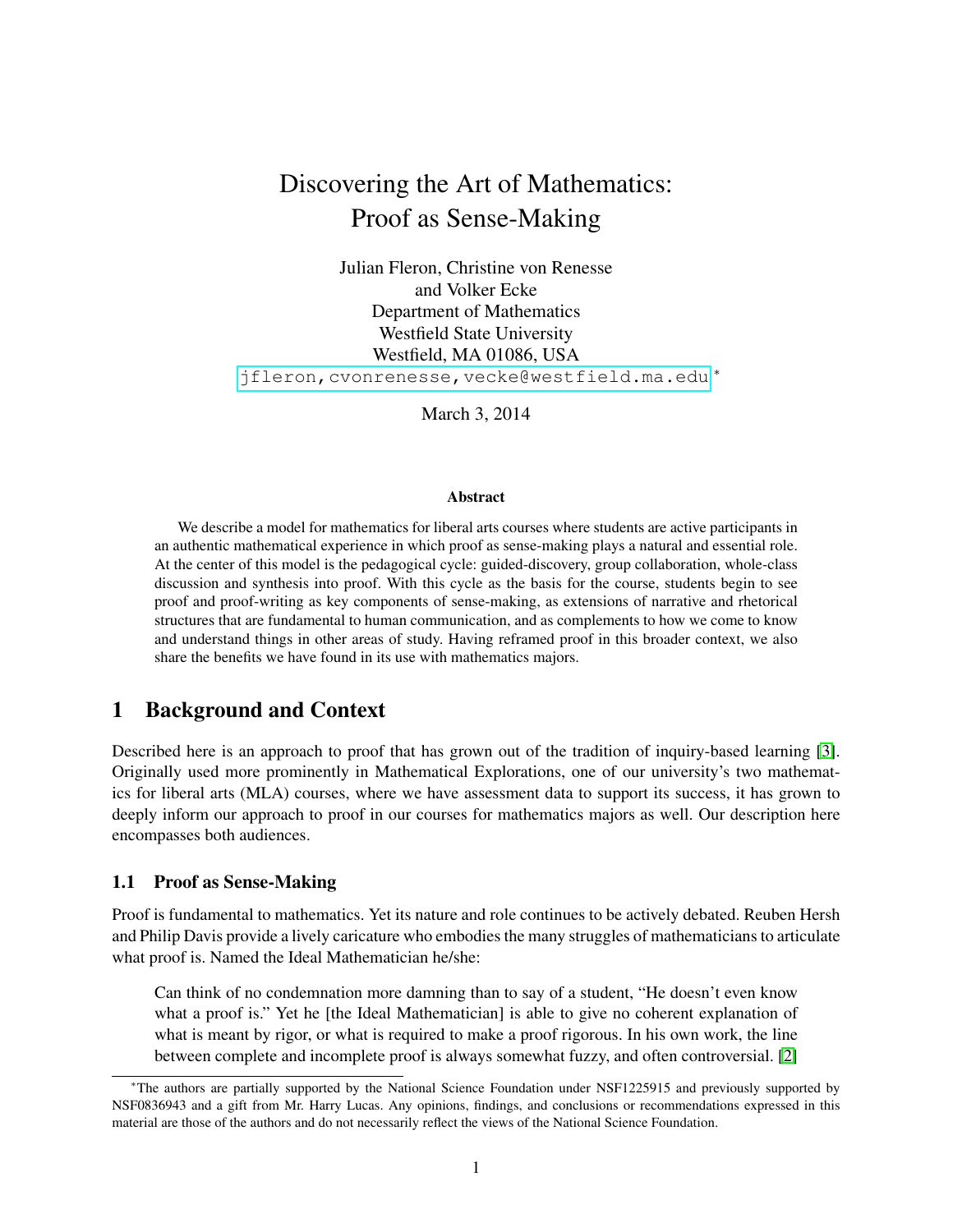This is not a straw caricature. The firestorm caused by Jaffe and Quinn's "Theoretical Mathematics: Towards a Cultural Synthesis of Mathematics and Theoretical Physics" [\[7\]](#page-9-2) is a perfect example. Zeilberger's "[Contemporary Pure] Math Is Far Less Than the Sum of Its [Too Numerous] Parts" [\[17\]](#page-10-0) is a more recent broadside that is likely to renew sharp debate. While this current volume focuses on pedagogical aspects of proof, the fundamental, philosophical substance of these debates about proof can help us reconceptualize our approach to proof in the classroom.

In his paper [\[6\]](#page-9-3) of the same name, Reuben Hersh argues that "Proving is Convincing and Explaining." We believe the active, process-oriented nature of this phrasing is valuable. Our purpose in this paper is to develop an expanded conception of proof: proof as sense-making.

The term sense-making has been used in mathematics education research for quite some time. (See, e.g., Schoenfled [\[15\]](#page-10-1).) It has achieved a higher profile with the recent publication of "Focus in High School Mathematics: Reasoning and Sense Making" [\[11\]](#page-9-4) by the National Council of Teachers of Mathematics. This publication advocates redirecting significant attention from the selection of appropriate topics for high school mathematics to a primary focus on "curricular emphases and instructional approaches that make reasoning and sense making foundational to the content that is taught and learned." **Sense-making** is defined as "developing understanding of a situation, context, or concept by connecting it with existing knowledge."(p. 4) The authors of this publication note, "In practice, reasoning and sense making are intertwined across the continuum from informal observations to formal deductions, . . . despite the common perception that identifies sense making with the informal end of the continuum and reasoning, especially proof, with the more formal end."

Sense-making, in part through explaining and convincing, is not foreign to our students. They do this in all of their *other* courses. By reframing the notion of proof, students' opportunities for sense-making are expanded and deepened. In settings where it has been lost or underutilized, which includes many MLA classrooms, proof can become a tool for reclaiming sense-making in mathematics classrooms.

#### 1.2 Proof and the Liberal Arts

An elegantly executed proof is a poem in all but the form in which it is written. ∼ Morris Kline [\[9\]](#page-9-5)

In his beautiful response "On Proof and Progress in Mathematics" to Jaffe and Quinn, William P. Thurston [\[16\]](#page-10-2) repeatedly uses the phrase "human understanding" and emphasizes psychological and social dimensions of proof, saying, "The measure of our success is whether what we do enables *people* to understand and think more clearly and effectively about mathematics." He declares "human language" to be the number one factor "important for mathematical thinking".

Communication in human language is one arena in which our liberal arts students are most comfortable. We lose critical connections between mathematics and the other disciplines if we only compare them in terms of what is generally referred to as "content," ignoring the issues of process, communication, and differing burdens of proof.

Instead, we suggest using the critical connections between mathematics and the liberal arts in the area of both communication and process to positively empower traditionally disenfranchised students to succeed in mathematics. These connections are particularly powerful when we consider the notion of proof in an inquiry-based setting [\[3\]](#page-9-0).

#### 1.3 Proof as Narrative

In deductivist style, all propositions are true and all inferences valid. Mathematics is presented as an ever-increasing set of eternal, immutable truths. . . Deductivist style hides the struggle, hides the adventure. The whole story vanishes. ∼ Imre Lakatos [\[10\]](#page-9-6)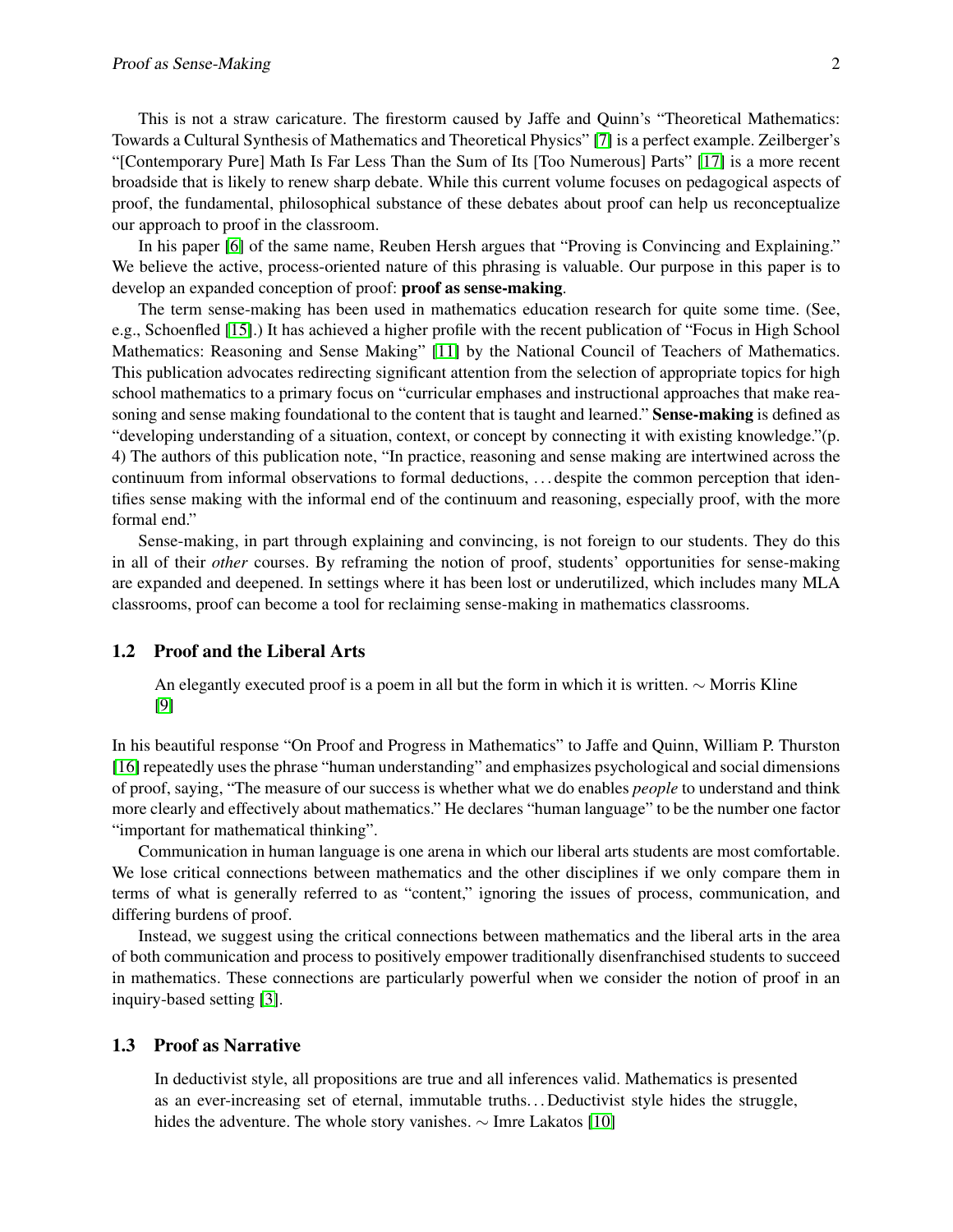How can mathematicians describe what proofs are and what they look like to general-education students? The landscape of proof is fraught with many different methods, types and styles; underlying mathematics that may not be well-enough understood; and a style of communication that is dense and often full of technical notation. While this style of communication is typical of working mathematicians, it need not be what we teach our students, especially not our general education students. Instead, we can rely on their working knowledge of several types of discourse.

In "Narrative Structure in Inquiry-Based Learning" [\[8\]](#page-9-7) C. Kinsey and T. Moore describe how narrative structure offers a parallel for inquiry-based learning in mathematics:

Let the students explore and discover mathematics by introducing a setting and group of [mathematical] characters, posing a question to create conflict, and leading them to resolve the conflict with carefully chosen exercises.

Notice the very rich way that the process of mathematical discovery is phrased in narrative terms.

The students learned to look at a new topic as a new cast and setting and to look at new questions as new plot points. . . They expected to be involved in the conflict of the story. They looked at the given examples as foreshadowing and hints to resolve the conflict and clarify the complications. Most importantly, they expected a resolution that made sense.

Notice how the students play a central role in this process. They are at the center of the learning process because they have been involved in it as part of the entire narrative - a structure they are used to.

We can expand this role of narrative in proof-writing via narrative's *dramatic arc*. In inquiry-based learning there is exploration; this is the *rising action* in the dramatic arc. In the dramatic arc there is a *climax* and then *falling action*. In an inquiry-based mathematics classroom this is the student discovery, the "a-ha moment," the statement of a conjecture. In the dramatic arc the final stage is the *denouement*, the resolution. The parallel in mathematics is the explanation of human sense-making, the communication of justification, proof. Compare this arc with the technique in [2.2](#page-5-0) which is the focus of this paper.

Narrative provides an important, concrete context for students to view their mathematical sense-making and their proof-writing. Additionally, the analogy with dramatic arc foreshadows the pedagogical technique that is the focus of this paper.

#### 1.4 Proof as a Rhetorical Situation

Mathematics - this may surprise or shock some - is never deductive in its creation. The mathematician at work makes vague guesses, visualizes broad generalizations, and jumps to unwarranted conclusions. He arranges and rearranges his ideas, and he becomes convinced of their truth long before he can write down a logical proof. . . The deductive stage, writing the result down, and writing its rigorous proof are relatively trivial once the real insight arrives; it is more like the draftsman's work not the architect's. ∼ Paul Halmos [\[5\]](#page-9-8)

The role of proof in mathematics is, to borrow language from our colleagues in composition, a rhetorical situation - authors convincing an audience of the legitimacy of their message. In an inquiry-based setting the students are clearly cast as the authors. At each stage we can help them learn to see their discoveries, their "a-ha moments," and their conjectures as the analogues of thesis statements in expository or persuasive papers. Students are used to framing and then defending a thesis statement. By repeatedly reminding them of this connection, we help them understand the process of doing mathematics. They begin to see that the use of rhetoric as a key part of this process is not so different than it is in many other areas of human discourse.

Thus, rhetoric provides important context for our students to view the role of proof and proof-writing. We also find historical evidence connecting the pedagogical technique that is the focus of this paper to discourse.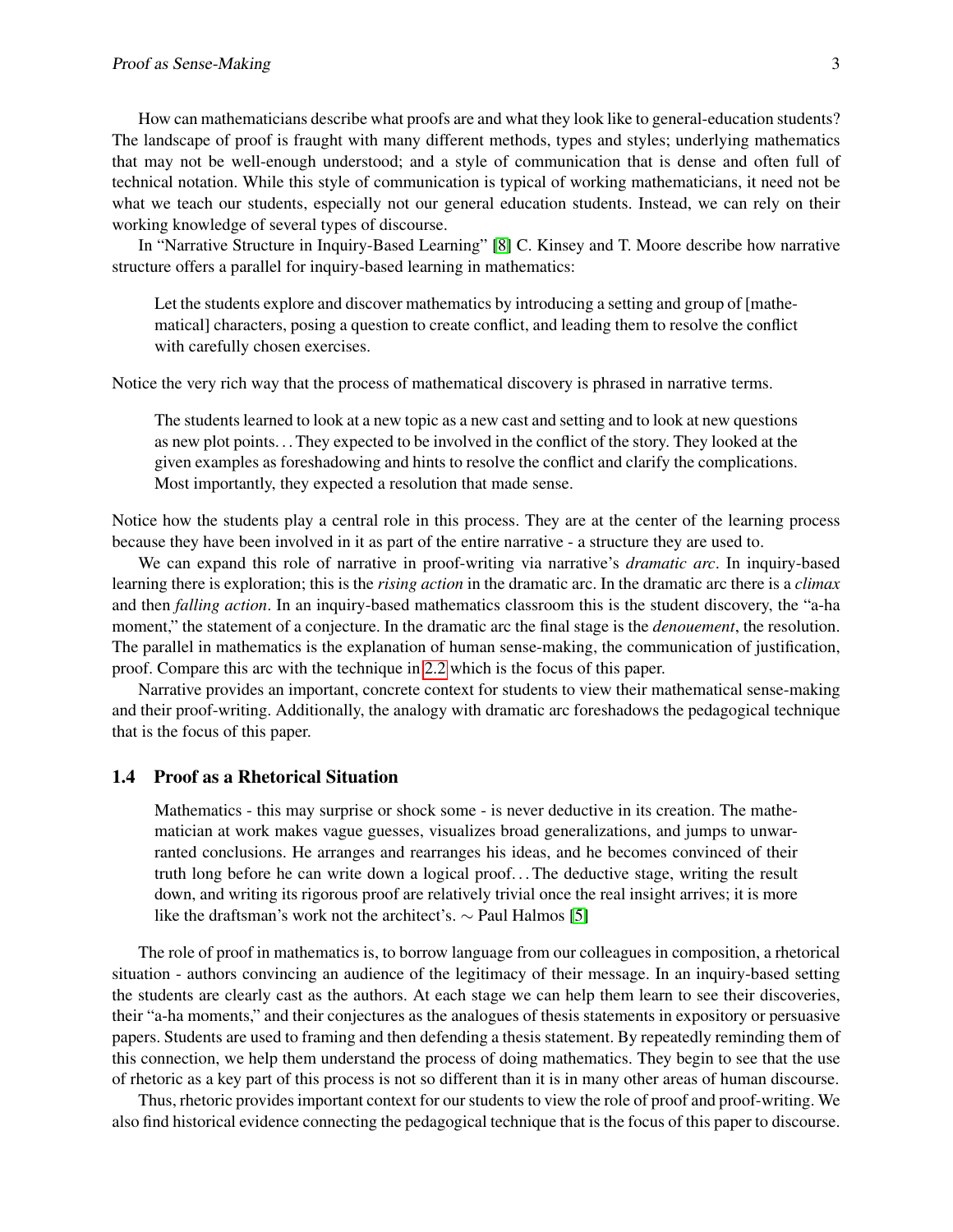A. Szbaó and A. Ungar argue [\[12\]](#page-9-9) that mathematics and the transition to formal axiomatic foundations "grew out of the more ancient subject of dialectic." As a counterpart of rhetoric, dialectic arose from the Socratic dialogues which can be seen as a precursor to inquiry-based learning. We are re-forming the natural and important connections between proof, inquiry, and discourse.

#### 1.5 Setting

The approach described in this paper was developed by the authors and our colleague Philip K. Hotchkiss for the MLA course Mathematical Explorations at Westfield State University as well as for the National Science Foundation funded project *Discovering the Art of Mathematics* for which the same group serves as principal investigators. Our university is a comprehensive university of about 5,000 full-time undergraduate students and 700 graduate students. Mathematical Explorations is one of several courses offered to satisfy the twocourse general-education requirement in mathematics. Class size is typically 30 - 35 with some smaller honors sections. More than 60 sections of this course have been taught by us using the approach described here. *Discovering the Art of Mathematics* provides freely available curriculum materials (see Section [2.2\)](#page-5-0) to support inquiry-based learning in MLA [\[4\]](#page-9-10). These materials have been used by a number of faculty at other institutions and are available for both classroom use and beta-testing.

## 2 Description and Implementation

[In this course] I was encouraged and guided to engage in making the discoveries and understandings for myself. The techniques for how I found my solutions were very clear to me because, I was the one who found a pattern and applied the pattern to generate the solution. I have gained my own personal experience with mathematics that has changed my view on the subject completely. ∼ *Discovering the Art of Mathematics* student

Proof is an essential part of the complete cycle of mathematical sense-making: begin with an exploration of a mathematical object or pattern; collect data and observe connections; use informal and/or inductive reasoning to make conjectures about these connections; verbalize definitions, assumptions and/or axioms; develop logical, rigorous arguments to establish the validity of the result. As described above, and illustrated below, for MLA the proofs are expressed in natural language to a much greater degree than the ways mathematicians typically communicate. But they are no less proofs.

#### 2.1 Our Technique: A Look Into Our Classroom

While there are differences in our teaching, we are united in our use the technique to be described. We describe it here in first-person narrative as scenes like this are typical of each of our classrooms each time we meet with our students.

It's still seven minutes before class starts when I walk into the classroom. Each of the nine tables in the classroom has 2 or 3 students seated at it, most with their notebooks open already doing mathematics. I begin to tour the room to see what the different groups of students are collaborating on. It is generally quite a mix. They all started from the same guided-discovery investigations designed to help them solve some larger problem or (re-)discover a significant mathematical result. Some groups remain in earlier phases - collecting data, finding patterns, and recording ideas. Some are in slightly later phases - making guesses, formulating conjectures and articulating connections. All of these activities are part of the continuum of sense-making.

By the time class is supposed to "start", every student is doing mathematics. I've said nothing to the class as a whole, given no direction for them to start working, yet each student/group has picked up their mathematical explorations where they previously left off - either from the last class or from subsequent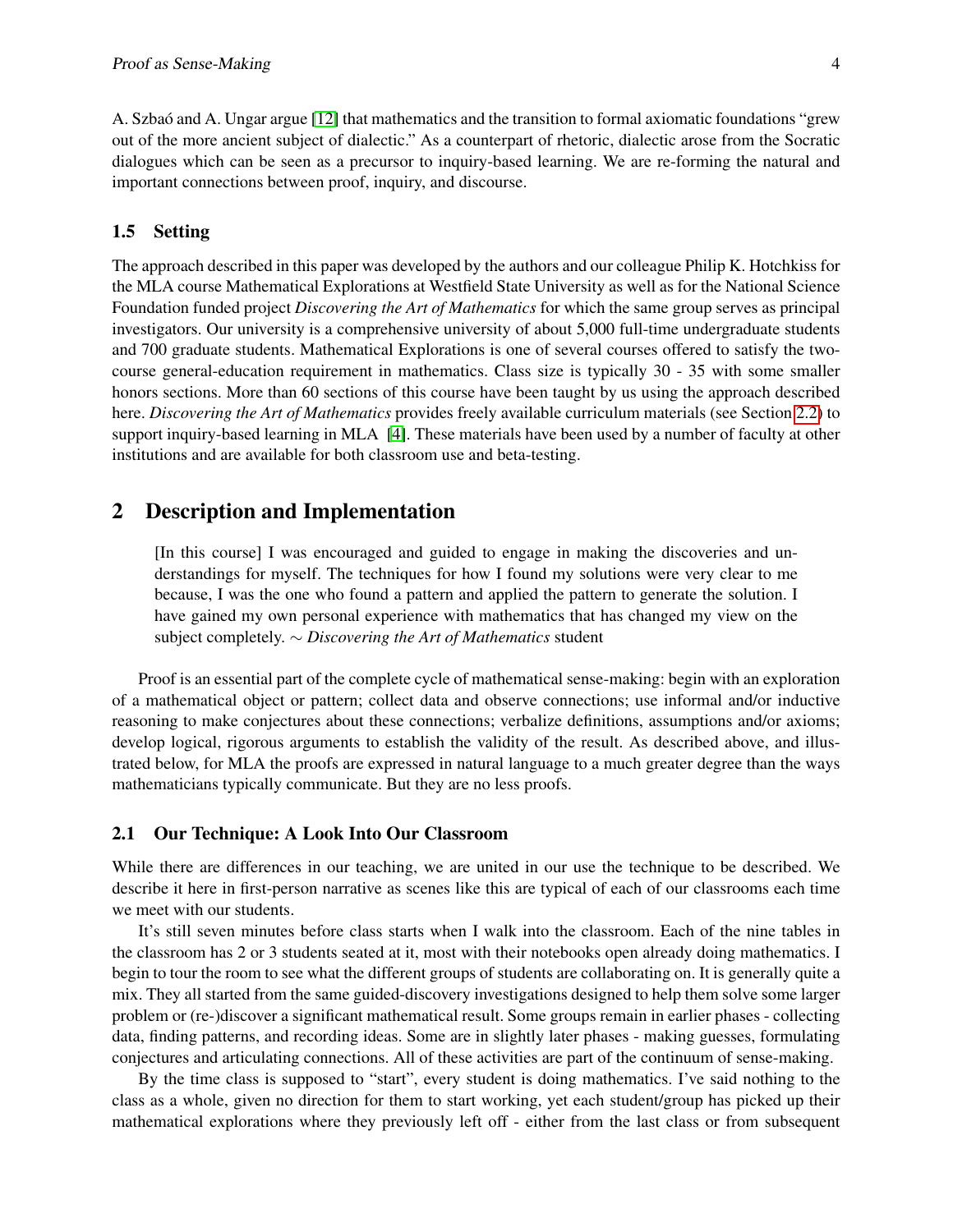work outside of class. I may make a few announcements. I may help organize a whole-class discussion. Many students/groups will ask questions, to which I will generally respond with my own questions. I will not lecture. My role is to facilitate the students' work.

The focus of student work is the big investigation posed the previous class:

*Determine all possible values generated by the Diophantine equation*  $3a + 5b$  *when*  $a, b \ge 0$ *.* 

The students also have a short sequence of investigations as finer prompts:

- *1. Choose whole number values for*  $a, b \ge 0$ *. For these values, evaluate the expression*  $3a + 5b$ *.*
- *2. Repeat Investigation 1) for a different pair of values for* a, b*.*
- *3. Repeat Investigation 1) for another dozen different pairs of values for* a, b*.*
- *4. Can every positive whole number be obtained as the result of evaluating* 3a + 5b*, or are there some numbers that cannot be made from this expression?*
- *5. Continue investigating until you feel comfortable making a conjecture which identifies exactly which, all infinitely many of them, positive whole numbers can be made by evaluating the expression*  $3a + 5b$ *for*  $a, b \geq 0$  *being whole numbers.*
- *6. Prove your conjecture.*

A typical interaction with a group of students is as follows. . . As I observe I realize Chelsea and Mike have been working together on one strategy while their group-mates Micaela and Joe have collaborated on a different approach. Chelsea begins explaining their approach:

*Chelsea*: I think you can get any positive number. You just take away a multiple of 3 and then it ends in zero. That's easy.

*Mike*: How would I do that for 86?

*Chelsea*: 86 minus 6 is 80, so uhm,  $a = 2$  and, uhm,  $b = 16$ .

*Mike*: *(computes)* OK. So ending in zero means that five goes into it, right?

*Joe*: I don't get what you're doing. Why are you looking at 86? Did you make the whole list up to 86?

*Micaela*: We've only gotten to 24 so far. *(She points to a list which is a precursor of Figure [2](#page-11-0) in Appendix [A.](#page-11-1)) Chelsea*: You don't need the whole list.

*Joe*: Yes, you do. You have to find all solutions.

*Professor*: Joe, Micaela, do you agree with Chelsea and Mike's conjecture that you would get any positive whole number?

*Micaela*: There are some missing. You can't get 4.

*Chelsea*: So for 4, we would subtract ... What's a multiple of 3 that ends in 4? Uhm, 24 works. So  $4 - 24$  is negative 20, which ends in zero, so it's 4 times 5.

*Mike*: No, negative 5.

*Joe*: But negative numbers are not allowed.

*Mike*: Oh, ok. *(thinking)*

*Professor*: So it sounds like Chelsea and Mike may want to adjust their conjecture.

*Professor*: *(turning to Micaela and Joe)* Could you convince me that 86 is going to be in your list?

*Micaela*: That's too much to write all of them down.

*Professor*: Could you convince me that 86 would eventually appear on your list without writing them all down?

*Micaela, Joe*: Hmmm ... *(thinking)*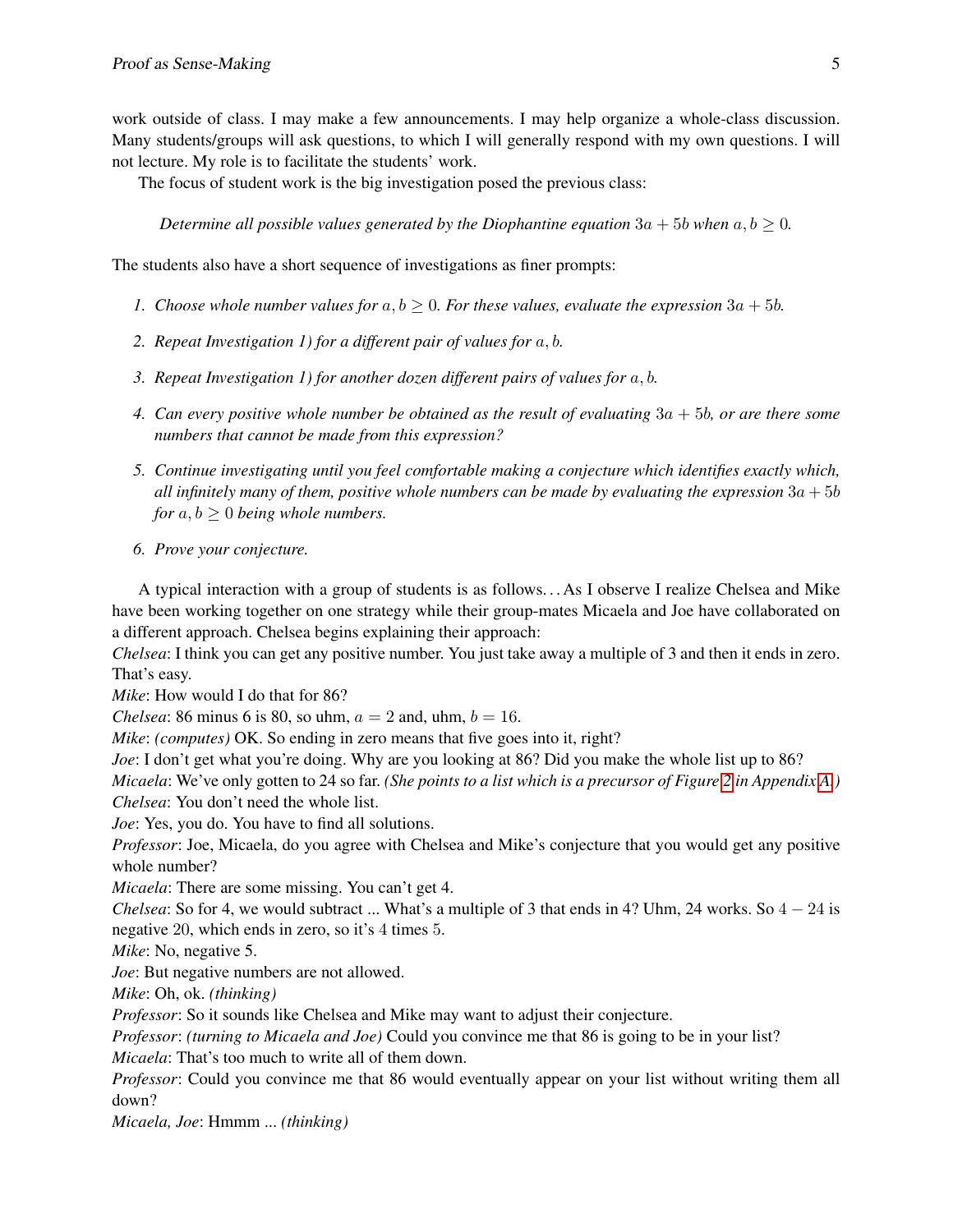To gain a richer appreciation of students working on this particular proof, and to see the final results of their work, see our blog at <www.artofmathematics.org/blogs/jfleron/3a5b-proofs> which contains both written proofs and classroom videos. Micaela and Joe's proof is included in Figure [2](#page-11-0) in Appendix [A](#page-11-1) and as "Proof 4" online while Chelsea's idea appears online in the video "3a+5b-proof-0006- III-CvR".

## <span id="page-5-0"></span>2.2 Our Technique

We hope that this vignette has given you a picture of our technique for actively involving MLA students in a sense-making exploration of mathematics. The central focus of this technique is the repeated application of the following cycle:

- 1. Student exploration via guided-discovery.
- 2. Group collaboration and discussion for sense-making.
- 3. Whole-class discussion focusing on big ideas, strategies, and finding misconceptions.
- 4. Synthesis of results into proof.

Notice the essential role of communication in each of these areas - from students' reading and interpreting the prompts which spark the investigations through the final reporting via proof. Details about each of these stages include:

Guided-Discovery: We utilize the inquiry-based materials of the National Science Foundation supported project *Discovering the Art of Mathematics* [\[4\]](#page-9-10). A central component of this project is a library of 11 freely available guided-discovery learning texts, each with sufficient material to support a semester-long, three credit MLA course.<sup>[1](#page-5-1)</sup>

Group Collaboration: The students work in groups on these guiding questions, the teacher circulates the room observing, encouraging and supporting the students. We find it helpful not to answer student questions directly but to respond instead with questions that will deepen their thinking; see [\[13\]](#page-9-11).

Whole-Class Discussion: We facilitate whole-class discussions to make students aware of other strategies, possible misconceptions, connections between ideas, and to talk about communal standards of rigor. We rely heavily *Classroom Discussions: Using Math Talk to Help Students Learn, Grades K-6* [\[1\]](#page-9-12). Such wholeclass discussion can take place at various stages of the students' explorations. We like to use it to compare student conjectures, refine the precision of students' claims, and to work out the details of a mathematical explanation.

Synthesis: As the students clarify their thinking, they are asked to write, explaining their results and the validity of these results. The proof-writing tasks vary. Sometimes they are fairly narrow, providing justified answers to a series of shorter investigations. Some tasks result in proofs that are more narrative in nature, describing the students' investigations as well as their results. Other tasks result in proofs which more closely resemble typical mathematical writing with conjectures followed by proofs. While in each phase the language and style used is more informal than what typically finds in mathematical writing, the level of rigor remains high.

## 2.3 Sample Learning Cycle and Proof

In this section we illustrate the approach concretely with a focus on the latter part of the cycle. The investigations which set the context are directly from the book *Discovering the Art of Mathematics - Music* [\[14\]](#page-10-3). We encourage you to try the problems on your own before reading the solution.

<span id="page-5-1"></span><sup>&</sup>lt;sup>1</sup>All materials are available online at <http://www.artofmathematics.org/>. This project also provides faculty resources, videos illustrating inquiry-based learning in action, professional development workshops, and a host of other resources.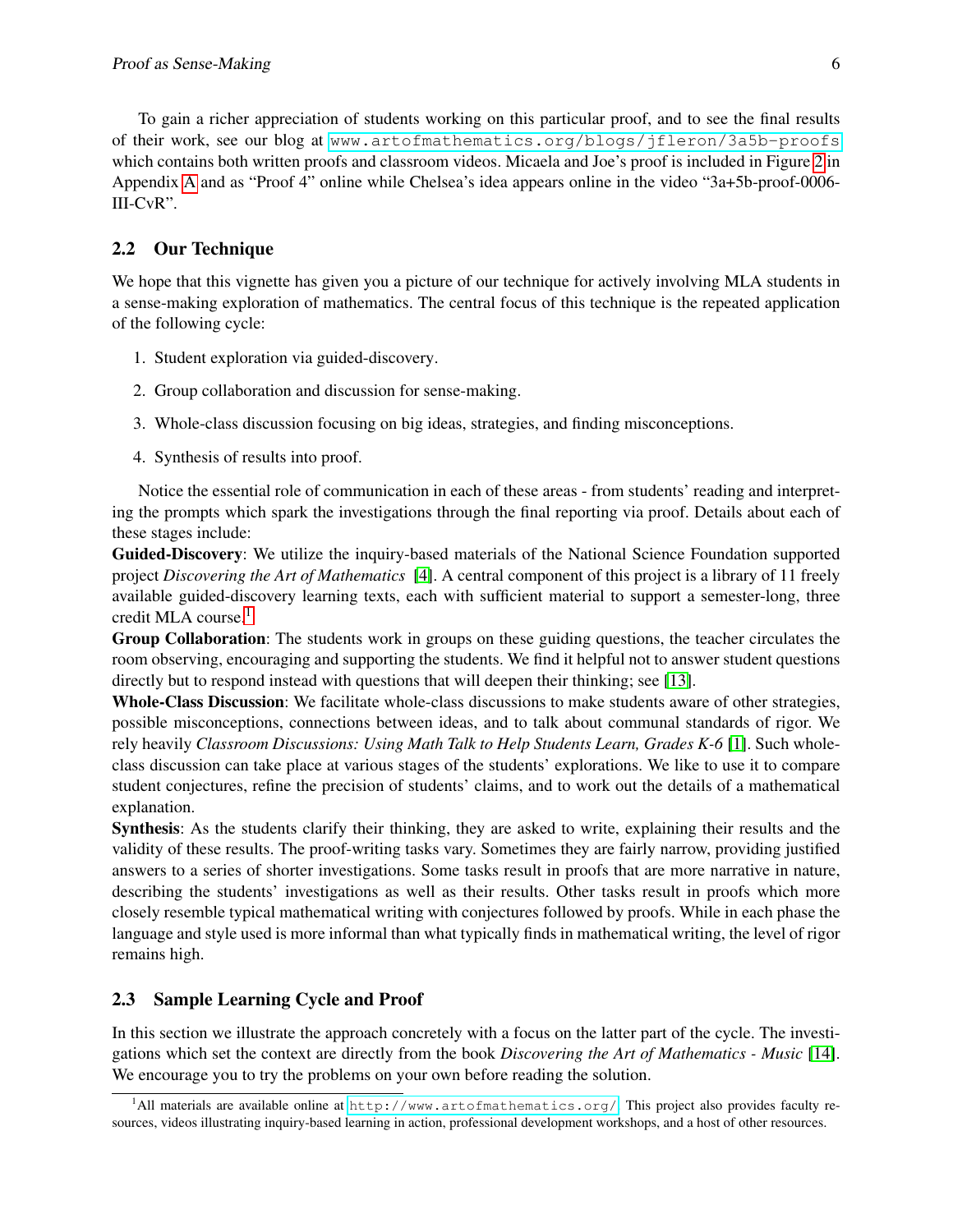Previously, guided investigations prompted students to find the number of ways you can create a rhythm with k beats on a drum if there are  $n$  counts in a measure. Students worked collaboratively trying to find organizational structures that allowed them to make sense of the data; having found the three rhythms with 2 beats on a measure of 3 counts (110, 101, and 001) the students searched to find connections between this new piece of data and the earlier data. As part of a whole-class discussion more than one group's organizational strategy resembled Pascal's triangle and this approach was adopted as the class' method of organizing their data. (A sequence of guided investigations was available in reserve had this not been raised by students as part of the discussion.) Subsequently, the learning cycle began again with students working on the sequence of investigations below.

Independent Investigation: *In your group, study Pascal's triangle and find at least three different patterns. Be creative! Then share the patterns with your class.*

*One of the patterns you probably found is the addition pattern: when adding two adjacent numbers the result will be right beneath the two numbers that you added. Mathematicians love finding patterns but they also wonder why the patterns occur and how you can be sure that they will continue to happen. Our goal now is to understand* why *the addition pattern in Pascal's triangle occurs and to make sure that it will always happen.*

*1. In Figure [1,](#page-6-0) fill all possible rhythms in the respective boxes.*



<span id="page-6-0"></span>Figure 1: Part of Pascal's Triangle.

- *2. Now look at the rhythms you filled into Figure [1;](#page-6-0) can you see any structure that suggests how the rhythms in the upper boxes are connected to the rhythms in the box below? Explain the structure you found.*
- *3. Go to another place in Pascal's triangle and choose three similarly positioned boxes. Fill them with rhythms and see if your structure applies here as well.*
- *4. Does your structure apply to the top of the triangle?*
- *5. Explain in your own words why the addition pattern in Pascal's triangle occurs, using the structure you found. Be specific in your arguments.*

The cycle of student exploration - group collaboration - whole-class discussion - continued as the students developed increasingly robust ways of making sense of the underlying structure. For the final synthesis the expectation is not an algebraic proof but rather organized sense-making expressed in the students' own words. The following proof is written in a language that is typical for our students.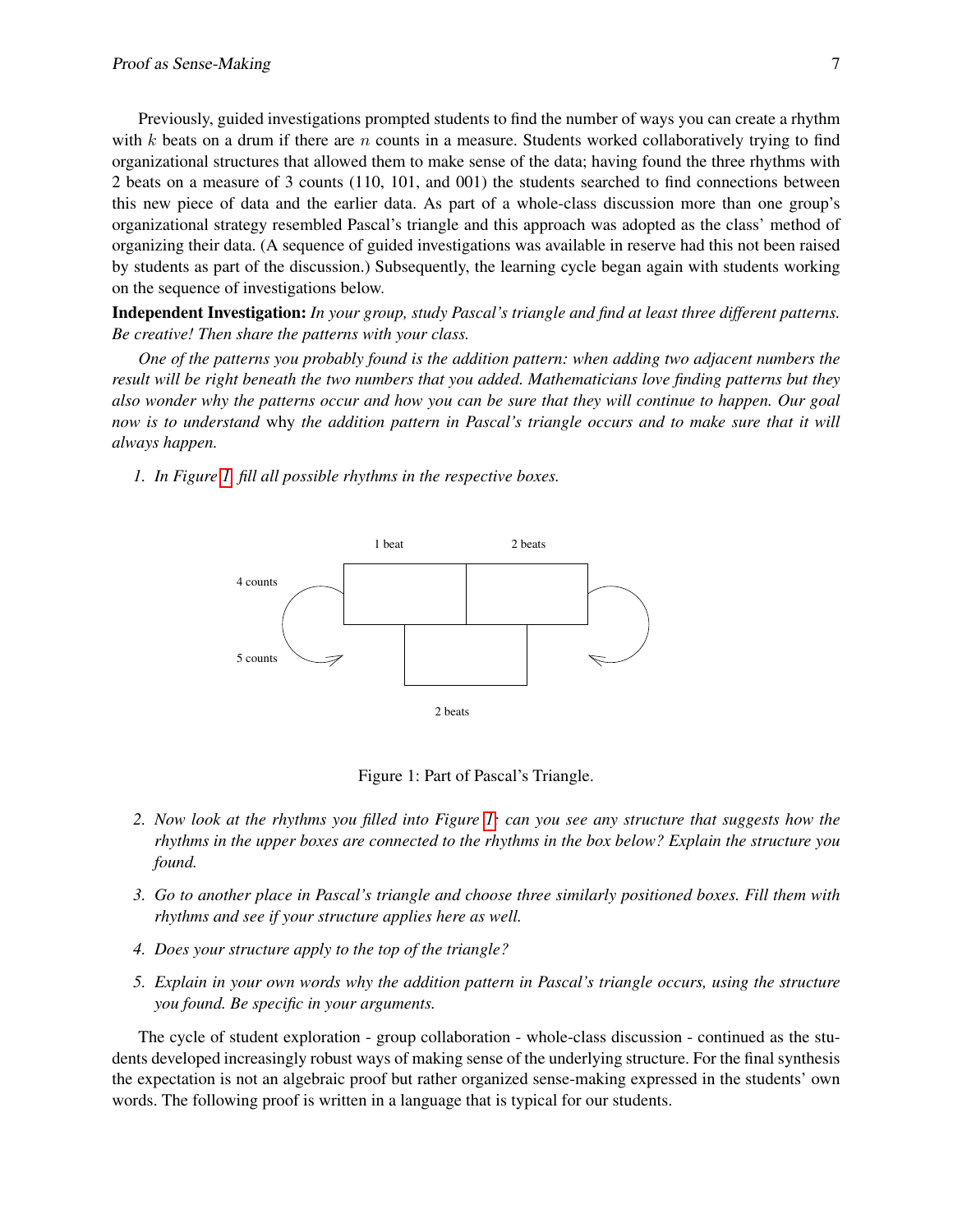We focused on an example to see why the pattern worked - 4 counts and 1 beat, and 4 counts and 2 beats. There are 4 rhythms with 4 counts and 1 beat: 1000, 0100, 0010, 0001. There are 6 rhythms with 4 counts and 2 beats: 1100, 0110, 0011, 1001, 1010, 0101. We had to understand why it makes sense that there are exactly 4+6=10 rhythms with 5 counts and 2 beats.

What we found is a method to create all the rhythms with 5 counts and 2 beats from the row above. The key idea is: *Any rhythm has to start with either a 0 or a 1.*

Here's how we created all of the rhythms that have 5 counts and 2 beats and start with a 0. The last 4 counts of each of the rhythms will exactly come from the box on the top right, since those are *all* rhythms with 4 counts and 2 beats. We can not use rhythms with 4 counts and 1 beat or more than 2 beats, since we need to have exactly 2 beats. So only one box in the upper row provides what we need. So now we have 6 rhythms.

Then we created the rhythms with 5 counts and 2 beats starting with a 1. Again, there is only one box that provides what we need, since we now want rhythms with 4 counts and 1 beat. The desired box is on the top left. This adds the remaining 4 rhythms.

This explains why we get *all* rhythms, but we need to make sure we don't get anything twice. The rhythms coming from different boxes start on different digits (0 or 1), so they're different. Rhythms from the same box already had to be different somewhere so the new rhythms formed are also different. If we pick any other pair of adjacent boxes our method will work in the same way.

A number of student proofs and classroom videos which highlight the cycle described here, in several different curricular areas, are available at [http://www.artofmathematics.org/classroom/](http://www.artofmathematics.org/classroom/proof-as-sense-making) [proof-as-sense-making](http://www.artofmathematics.org/classroom/proof-as-sense-making).

## 3 Outcomes

The necessity of an adequate foundation based on sense-making for successful proof-writing should be clear from our description above. For MLA students this includes: context for what proofs are and how they relate to other forms of writing, communication, collaboration, active engagement, exploration and discovery, creativity, enjoyment, sense-making, and personal responsibility. Without these key ingredients there is little substance upon which proofs can be created and, subsequently, no possibility for meaningful proof-writing to take place.

Preliminary data from the *Discovering the Art of Mathematics* project provides positive evidence for the effect?iveness of our approach. The study is based on pre- and post-survey data from several sections taught by four different professors between [2](#page-7-0)010 and 2012 at Westfield State University.<sup>2</sup> (Unless indicated otherwise, results are based on a total of  $n = 192$  matched pre/post responses.) Specifically, students report:

I learn mathematics best when ... *I explain ideas to other students* (p < .001, effect size: .33). *I work on problems in a small group* ( $p < .01$ , effect size: .26). We see this as validation that the major activity in the classroom, making sense of mathematical ideas in a small group, contributes to creating mathematical proofs. Explaining your thinking is a high-level tool for clarifying and deepinging your own reasoning.

In order to solve a challenging math problem, I need ... *To try multiple approaches to constructing a solution* ( $p < .01$ , effect size: .24). *To have freedom to do the problem in my own way* ( $p < .01$ , effect size: .21) We believe this shows that students are discovering that creativity, imagination, and exploration are key requirements for making sense of mathematics. They are letting go of the novice conception that there's just a single, direct way of doing every mathematics problem, allowing them to think and act more like expert mathematicians.

<span id="page-7-0"></span> $2A$  summary of the results will appear soon at [http://www.artofmathematics.org/about/](http://www.artofmathematics.org/about/goals-and-evaluation) [goals-and-evaluation](http://www.artofmathematics.org/about/goals-and-evaluation).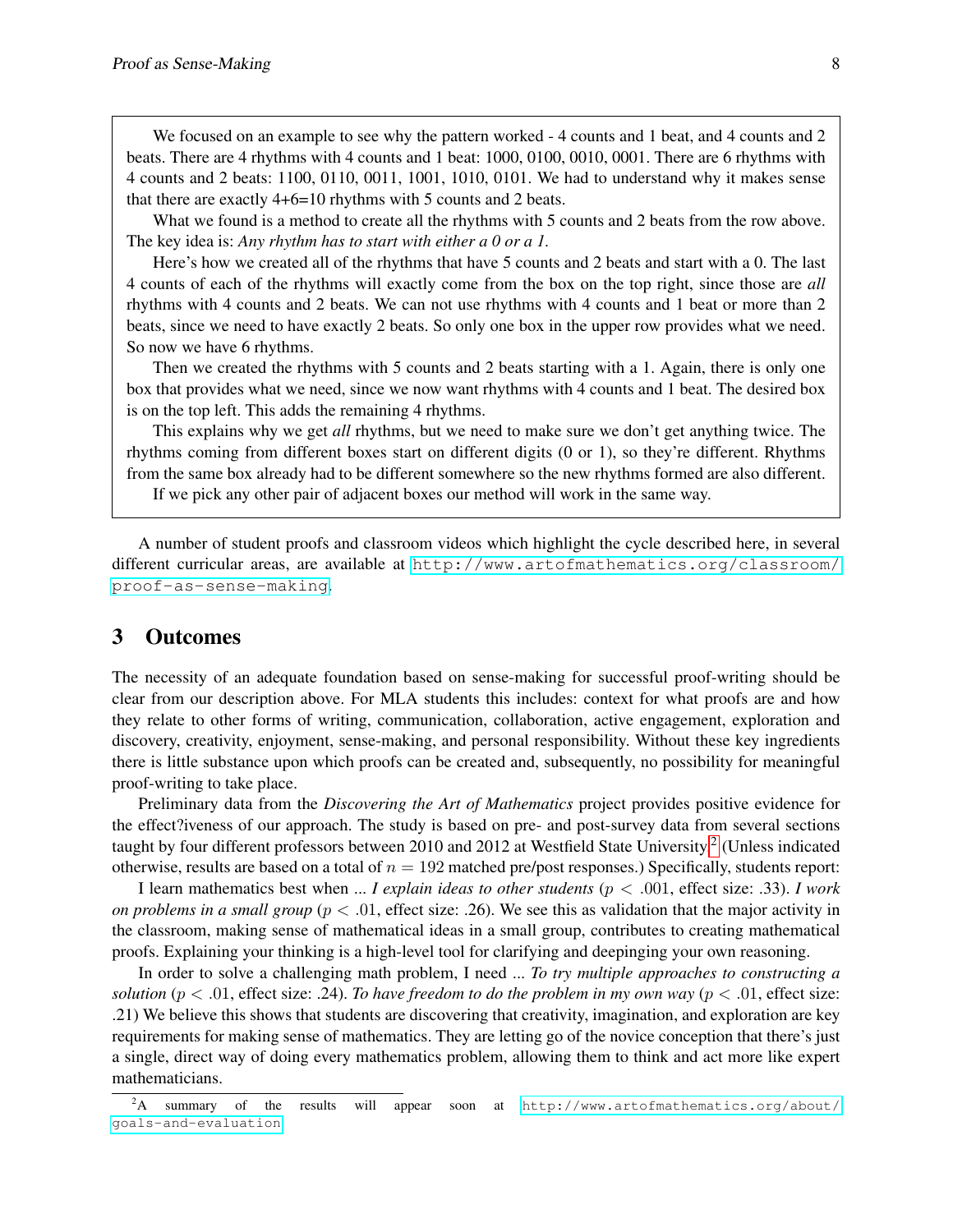Students show increased agreement with the following statements: *A proof is something you have to construct based on your own understanding* ( $p < .01$ , effect size: .33,  $n = 41$ ). *I am confident in doing mathematics* ( $p < .001$ , effect size: .28). We believe this confirms the link between sense-making, proving, and understanding in mathematics that is the focus of this paper. For many students in the liberal arts, mathematics has not been previously experienced as something that could make sense, resulting in a lack of confidence in.

Students also report increased enjoyment in discovering new mathematical ideas ( $p < .01$ , effect size: .41), in rigorous reasoning in a math problem ( $p < .01$ , effect size: .21), and in working on challenging mathematical problems ( $p < .01$ , effect size: .17). Without these key ingredients there is no context for proof and no possibility for meaningful proof writing to take place.

We have seen positive changes in our students' abilities to make logical arguments and craft meaningful proofs. Their initial anxiety of searching for the "proof the professor wants" are assuaged by the wholeclass discussions where the students see multiple approaches validated. They begin to think independently. They think creatively. Their "proof stories" richly illustrate their thinking and provide a context for rigorous reasoning. We are often surprised by the novel proofs of our students, approaches that we would not have thought of on our own and that enrich our understanding of the mathematics at hand.

Many statistically significant, positive changes in affect and meta-cognitive awareness have also been found. While these changes may not correlate precisely to proof and proof writing, they are thought to correlate with the more active involvement of students in the learning process of which proof is part. These results can be found online with those described above.

Extended to mathematics majors, as described below, our technique has helped our students think more critically and with greater reflection. They are driven less by procedural thinking, especially in proof situations, and more by sense-making. The disjointed and incomplete proof attempts we had become used to have been replaced by much richer "proof stories." The students' thought processes are much clearer and their ability to reason without gaps has improved dramatically.

## 4 Extending the Method

Our focus so far in this paper has been MLA courses. We now indicate how mathematics majors may benefit from this approach.

A typical introduction-to-proof course for majors is often structured around a number of different proof techniques. Students often see these methods as a checklist to be gone through in serial order as they try to find the "correct" one to "apply" when asked to prove something. That is, a formal structure precedes any exploration, investigation or attempt at sense-making. We teach our major students proof by induction, yet have we seriously investigated the differences between inductive and deductive reasoning with these students? These students have little context within which to conceptualize proof and there is a chasm between the body of mathematics of which they have made sense of and the one ini which we expect them to skillfully proof-write in.

We suggest reframing the role of proof as described here at least in our first- and second-year courses for majors where the developmental work on proof is done. In these early stages of their undergraduate careers, our majors have read and created far more narrative and expository pieces outside of mathematics than they have read or created mathematical proofs. They too can benefit from understanding proof in the broader framework described here. This is not to preclude apprenticeship in typical methods of proof and proof techniques, but to provide a broader base with deeper connections to already-developed skills.

We can illustrate this concretely with a calculus activity we have used successfully. In our experience calculus students are unable to decipher the proof of the First Fundamental Theorem of Calculus in a typical textbook. However well-intentioned our lecture on this topic may be, it seems to develop little understanding in our students. In contrast, we have found that the cycle we've described enables students to develop their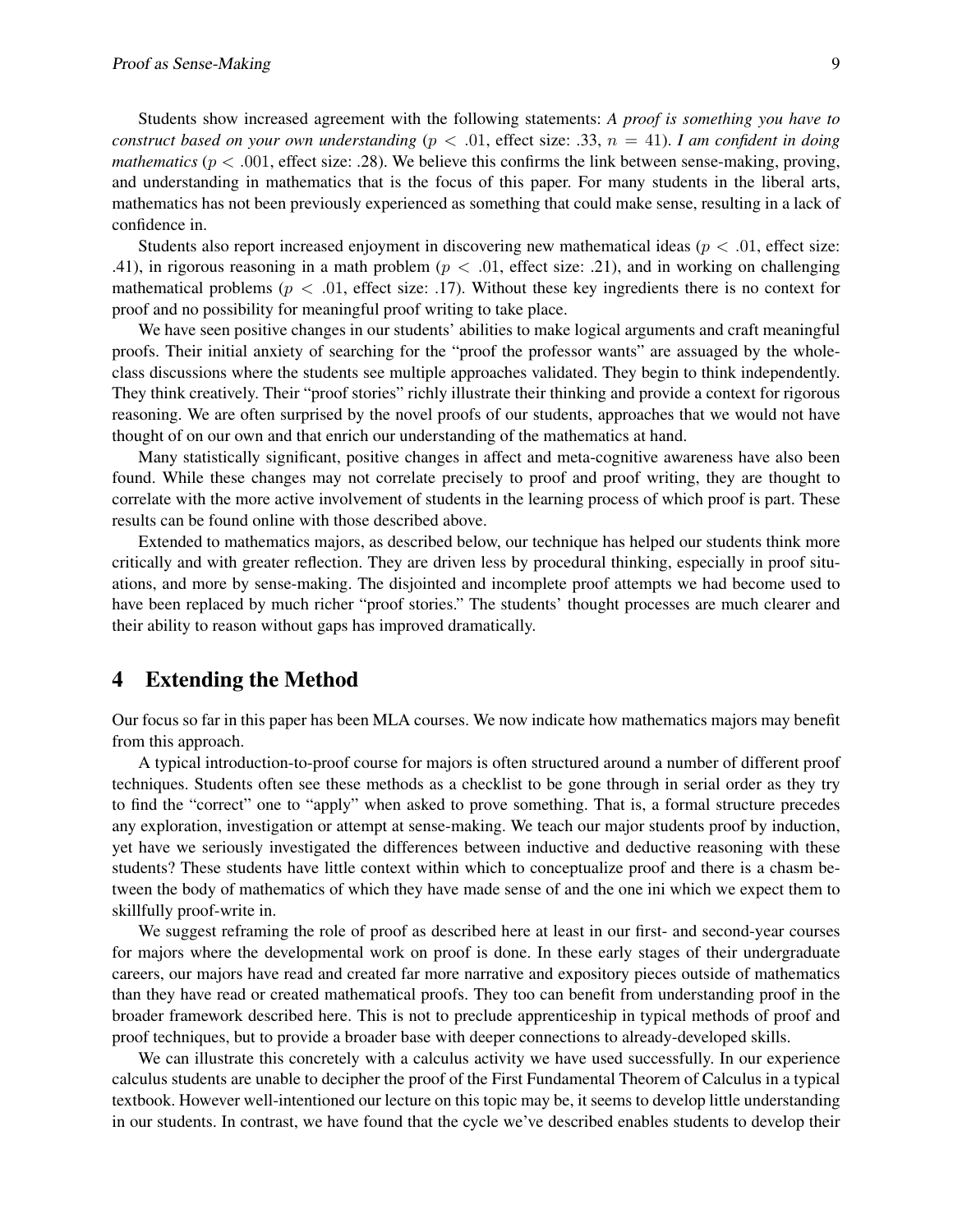own proofs of this central result. The earlier trips around the cycle involve investigating the derivative as slope and linear approximation by tangent lines (in several different contexts including speed and distance) as well as approximation of areas by Riemann sums. Once the sense-making is developed to a high level the stage is set to have the students investigate the general problem of finding the area under the curve when the function has an antiderivative. While somewhat informal, the proofs the students develop of this essential result illustrate deep understanding and ownership.

Proof is sense-making and we expect students to sense-make at each stage - not just when a final, somewhat formal proof is called for. By developing expectations in our major students that they should be careful in their reasoning always - when communicating verbally with each other and with us, when they work on homework, when they write answers on exams, when they submit written work that is not so explicitly in a proof setting - we are developing their sense-making abilities. These efforts have resulted in marked increase in our major students' abilities to develop and write proofs.

## References

- <span id="page-9-12"></span>[1] S.H. Chapin, C. O'Connor, and N.C. Anderson, *Classroom Discussions: Using Math Talk to Help Students Learn, Grades K-6, Second Edition*, Math Solutions, Sausalito, 2009.
- <span id="page-9-1"></span>[2] P.J. Davis and R. Hersh, *The Mathematical Experience*, Birkhäuser Boston, Boston, 1981.
- <span id="page-9-0"></span>[3] V. Ecke, "Our Inquiry-Based Classroom," available at [http://www.artofmathematics.org/](http://www.artofmathematics.org/blogs/vecke/our-inquiry-based-classroom) [blogs/vecke/our-inquiry-based-classroom](http://www.artofmathematics.org/blogs/vecke/our-inquiry-based-classroom).
- <span id="page-9-10"></span>[4] J.F. Fleron, P.K. Hotchkiss, V. Ecke, and C. von Renesse, *Discovering the Art of Mathematics*, Project Web Site, <http://www.artofmathematics.org/>.
- <span id="page-9-8"></span>[5] P. Halmos, "Mathematics As A Creative Art," *American Scientist*, 56 (1968), 375389.
- <span id="page-9-3"></span>[6] R. Hersch, "Proving is Convincing and Explaining," *Educational Studies in Mathematics*, 24: 4 (1993) 389-99.
- <span id="page-9-2"></span>[7] A. Jaffe and F. Quinn, "Theoretical Mathematics: Toward a Cultural Synthesis of Mathematics and Theoretical Physics", *Bulletin of the American Mathematical Society*, 29: 1 (July 1993) 1-13.
- <span id="page-9-7"></span>[8] C. Kinsey and T. Moore, "Narrative Structure and Inquiry-Based Learning", to appear in *PRIMUS*, 2014. Preprint available at [http://www3.canisius.edu/˜kinsey/narrativerev2.](http://www3.canisius.edu/~kinsey/narrativerev2.pdf) [pdf](http://www3.canisius.edu/~kinsey/narrativerev2.pdf).
- <span id="page-9-5"></span>[9] M. Kline, *Mathematics in Western Culture*, Oxford University Press, Oxford, 1953.
- <span id="page-9-6"></span>[10] I. Lakatos, "The Deductivist Versus the Heuristic Approach," in *Proofs and Refutations: The Logic of Mathematical Discovery*, I. Lakatos, Cambridge University Press, Cambridge, 1976.
- <span id="page-9-4"></span>[11] National Council of Teachers of Mathematics, *Focus in High School Mathematics: Reasoning and Sense Making*, National Council of Teachers of Mathematics, Reston, VA, 2009.
- <span id="page-9-9"></span>[12] A. Szabó and A. Ungar, *The Beginnings of Greek Mathematics (Synthese Historical Library)*, Springer, London, 1978.
- <span id="page-9-11"></span>[13] C. von Renesse and V. Ecke, "Inquiry-based learning and the Art of Mathematical Discourse", to appear in *PRIMUS*, 2014. Preprint available at [http://www.artofmathematics.org/sites/](http://www.artofmathematics.org/sites/default/files/pdf-attachments/maypole-nov8.pdf) [default/files/pdf-attachments/maypole-nov8.pdf](http://www.artofmathematics.org/sites/default/files/pdf-attachments/maypole-nov8.pdf)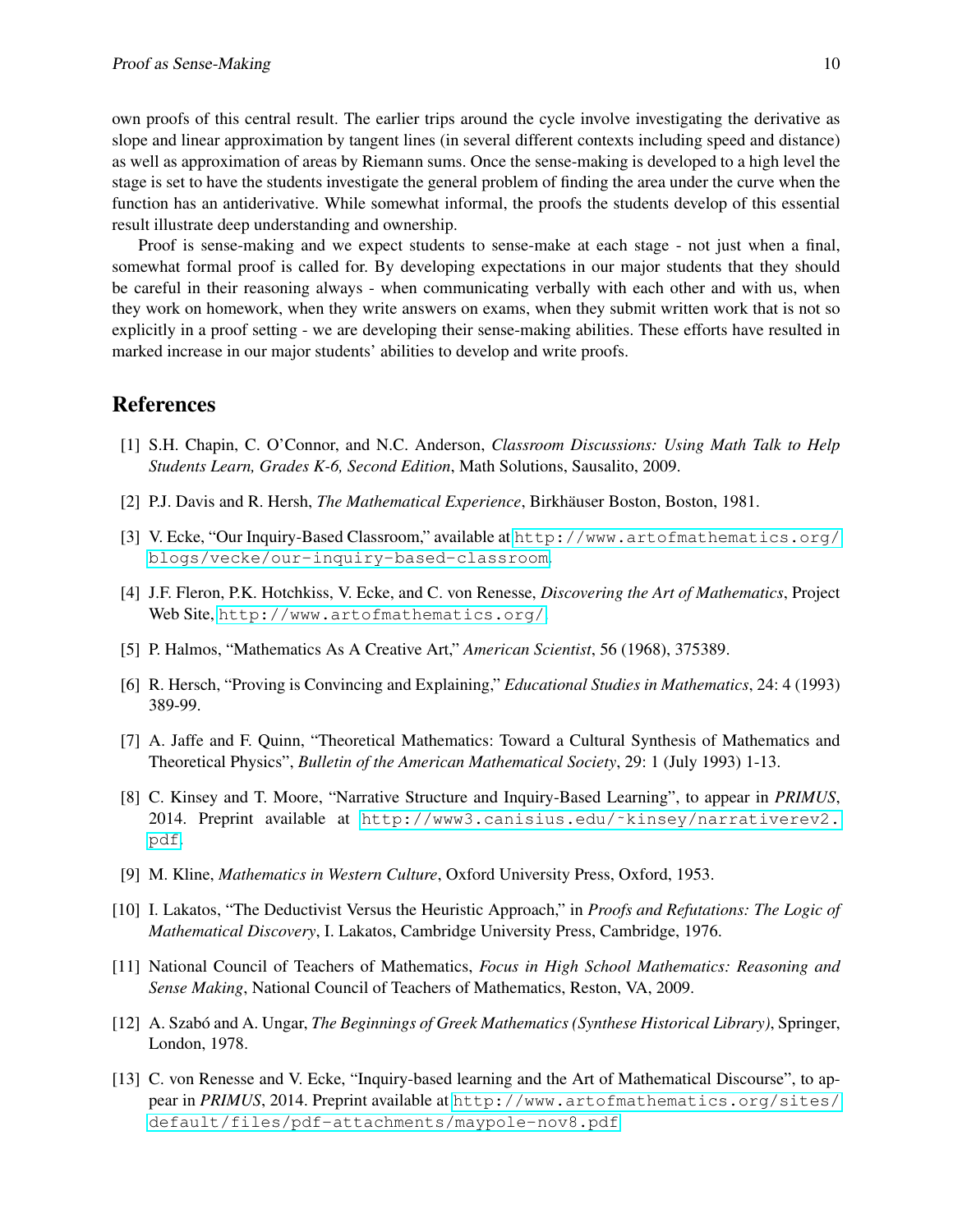- <span id="page-10-3"></span>[14] C. von Renesse, with J.F. Fleron, P.K. Hotchkiss, and V. Ecke, *Discovering the Art of Mathematics - Music*, <http://www.artofmathematics.org/books/music>, 2013.
- <span id="page-10-1"></span>[15] A.H. Schoenfeld, "On Mathematics as Sense-Making: An Informal Attack On the Unfortunate Divorce of Formal and Informal Mathematics", in *Informal Reasoning and Education*, J.F. Voss, D.N. Perkins, and J.W. Segal, eds., Lawrence Erlbaum Assoc. Inc, New Jersey, 1991.
- <span id="page-10-2"></span>[16] W.P. Thurston, "On Proof and Progress in Mathematics", *Bulletin of the American Mathematical Society*, 30: 2 (1994) 161-77.
- <span id="page-10-0"></span>[17] D. Zeilberger, "[Contemporary Pure] Math Is Far Less Than the Sum of Its [Too Numerous] Parts," *Notices of the American Mathematical Society*, 60: 10 (2013) 1431.